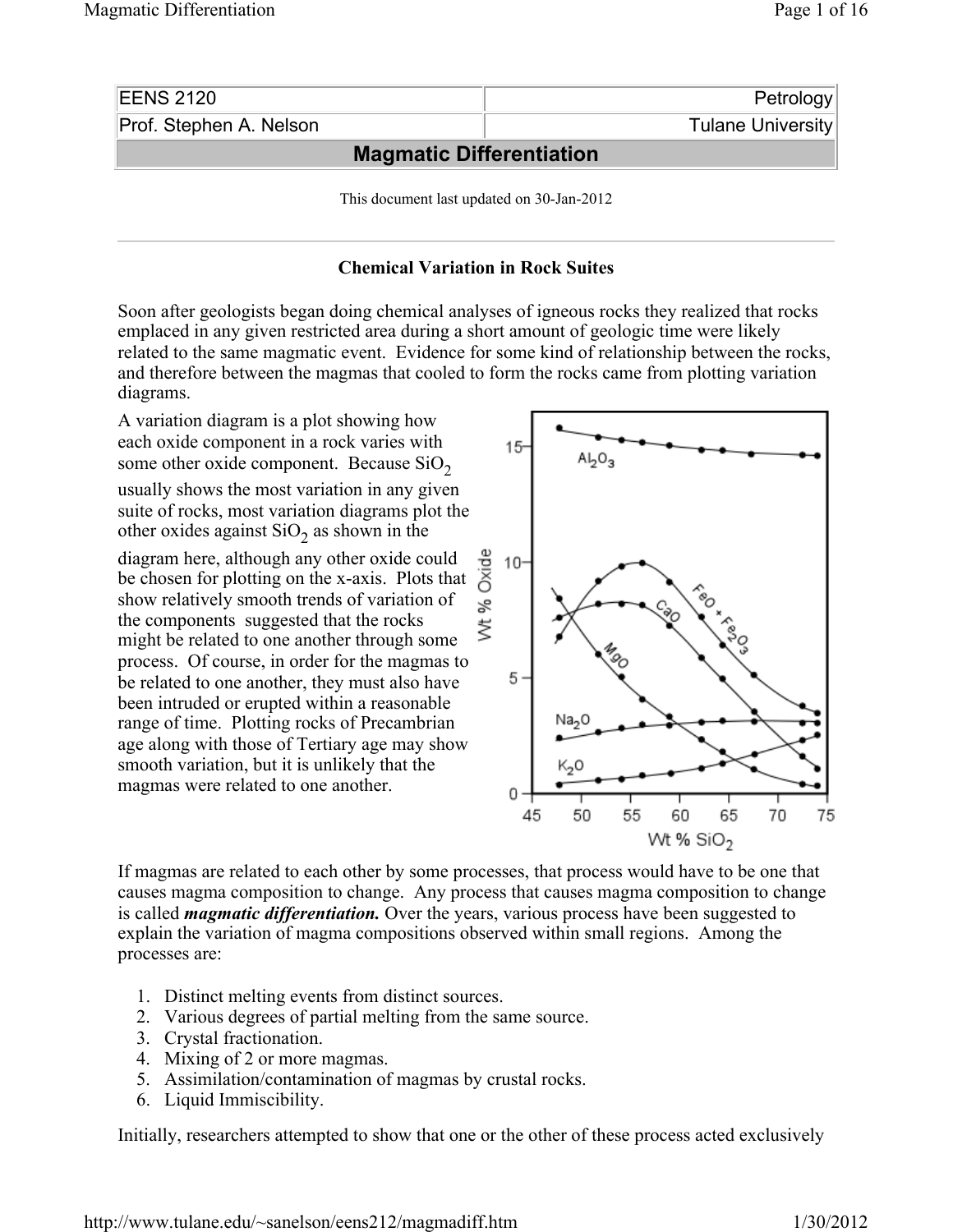to cause magmatic differentiation. With historical perspective, we now realize that if any of them are possible, then any or all of these processes could act at the same time to produce chemical change, and thus combinations of these processes are possible. Still, we will look at each one in turn in the following discussion.

## **Distinct Melting Events**

One possibility that always exists is that the magmas are not related except by some heating event that caused melting. In such a case each magma might represent melting of a different source rock at different times during the heating event. If this were the case, we might not expect the chemical analyses of the rocks produced to show smooth trends on variation diagrams. But, because variation diagrams are based on a closed set of numbers (chemical analyses add up to 100%), if the weight% of one component increases, then the weight percent of some other component must decrease. Thus, even in the event that the magmas are not related,  $SiO<sub>2</sub>$  could increase and MgO could decrease to produce a trend. The possibility of

distinct melting events is not easy to prove or disprove.

# **Various Degrees of Partial Melting**

We have seen in our study of simple phase diagrams that when a multicomponent rock system melts, unless it has the composition of the eutectic, it melts over a range of temperatures at any given pressure, and during this melting, the liquid composition changes. Thus, a wide variety of liquid compositions could be made by various degrees of partial melting of the same source rock.

To see this, lets look at a simple example of a three component system containing natural minerals, the system Fo - Di - SiO<sub>2</sub>, shown in simplified form

here. A proxy for mantle peridotite, being a mixture of Ol, Cpx, and Opx would plot as shown in the diagram. This rock would begin to melt at the peritectic point, where Di, En, Ol, and Liquid are in equilibrium. The composition of the liquid would remain at the peritectic point (labeled 0% melting) until all of the diopside melted. This would occur after about 23% melting. The liquid would then take a path shown by the dark curve, first moving along the En - Ol boundary curve, until the enstatite was completely absorbed, then moving in a direct path toward the peridotite composition.



At 100% melting the liquid would have the composition of the initial peridotite. So long as some of the liquid is left behind, liquids can be extracted at any time during the melting event and have compositions anywhere along the dark like between 0% melting and 100% melting. (Note that the compositions between 0% melting and where the dark line intersects the En-Di join are  $SiO<sub>2</sub>$  oversaturated liquids, and those from this point up to 100% melting are  $SiO<sub>2</sub>$ undersaturated liquids).

### **Fractional Melting**

Note that it was stated above that some of the liquid must be left behind. If all of the liquid is removed, then we have the case of fractional melting, which is somewhat different.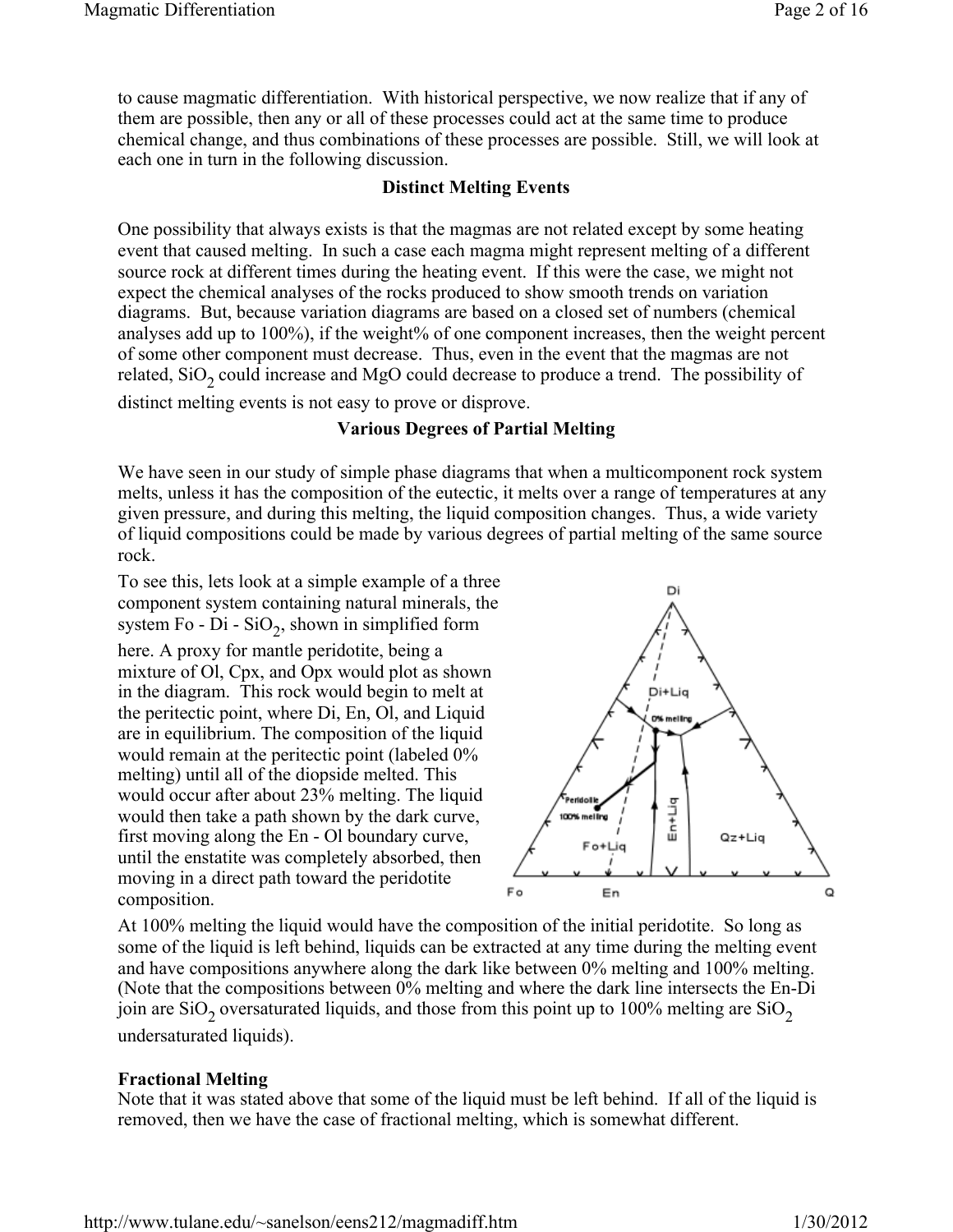In fractional melting all of the liquid is removed at each stage of the process. Let's imagine that we melt the same peridotite again, removing liquids as they form. The first melt to form again will have a composition of the peritectic, labeled "Melt 1" in the diagram. Liquids of composition - Melt 1 can be produced and extracted until all of the Diopside is used up. At this point, there is no liquid, since it has been removed or fractionated, so the remaining solid consists only of Enstatite and Forsterite with composition "Solid 2". This is a two component system. Thus further melting cannot take place until the temperature is raised to the peritectic temperature in the two component system Fo- $SiO<sub>2</sub>$ .



Melting at this temperature produces a liquid of composition "Melt 2". Further melting and removal of this liquid, eventually results in all of the Enstatite being used up. At this point, all that is left in the rock is Forsterite. Forsterite melts at a much higher temperature, so further melting cannot take place until the temperature reaches the melting temperature of pure Forsterite. This liquid will have the same composition as pure Forsterite ("Melt 3").

We saw in our discussion of how magmas are generated that it is difficult enough to get the temperature in the Earth above the peridotite solidus, let alone to much higher temperatures. Thus, fractional melting is not very likely to occur in the Earth.

### **Trace Elements as Clues to Suites Produced by Various Degrees of Melting**

Trace elements are elements that occur in low concentrations in rocks, usually less than 0.1 % (usually reported in units of parts per million, ppm). When considering the rocks in the mantle, trace elements can be divided into *incompatible element*s, those that do not easily fit into the crystal structure of minerals in the mantle, and *compatible elements*, those that do fit easily into the crystal structure of minerals in the mantle.

- Incompatible elements these are elements like K, Rb, Cs, Ta, Nb, U, Th, Y, Hf, Zr, and the *Rare Earth Elements* (REE)- La, Ce, Pr, Nd, Pm, Sm, Eu, Gd, Tb, Dy, Ho, Er, Tm, Yb, & Lu. Most have a large ionic radius. Mantle minerals like olivine, pyroxene, spinel, & garnet do not have crystallographic sites for large ions.
- Compatible elements these are elements like Ni, Cr, Co, V, and Sc, which have smaller ionic radii and fit more easily into crystallographic sites that normally accommodate Mg, and Fe.

When a mantle rock begins to melt, the incompatible elements will be ejected preferentially from the solid and enter the liquid. This is because if these elements are present in minerals in the rock, they will not be in energetically favorable sites in the crystals. Thus, a low degree melt of a mantle rock will have high concentrations of incompatible elements. As melting proceeds the concentration of these incompatible elements will decrease because (1) there will be less of them to enter the melt, and (2) their concentrations will become more and more diluted as other elements enter the melt. Thus, **incompatible element concentrations will decrease with increasing % melting.**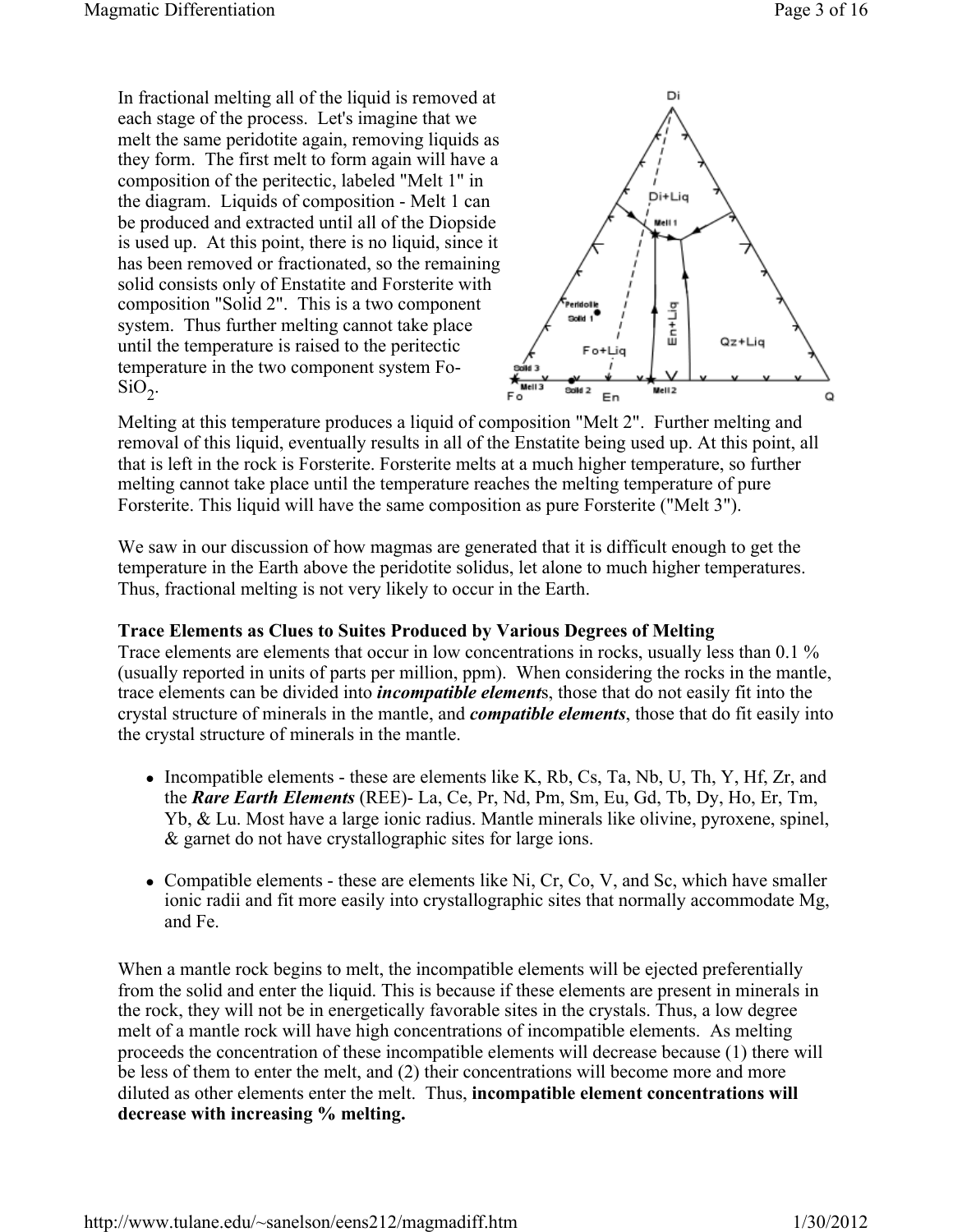Rare Earth elements are particularly useful in this regard. These elements, with the exception of Eu, have a +3 charge, but their ionic radii decrease with increasing atomic number. i.e. La is largest, Lu is smallest. Thus the degree of incompatibility decreases from La to Lu. This is even more true if garnet is a mineral in the source, because the size of the heavy REEs (Ho - Lu) are more compatible with crystallographic sites in garnet.

Using equations that describe how trace elements are partitioned by solids and liquids, concentrations of REEs in melts from garnet peridotite can be calculated. These are shown in the diagram, where REE concentrations have been normalized by dividing the concentration of each element by the concentration found in chondritic meteorites.



This produces a REE pattern. Note that the low % melts have Light REE enriched patterns, because the low atomic weight REEs (La - Eu) are enriched over the heavier REEs.

Next, we plot the ratio of a highly incompatible element, like La, to a less incompatible element, like Sm, versus the concentration of the highly incompatible element. In the case shown, La/Sm ratio versus La concentration for each % melting. Note the steep slope of the curves connecting the points.



As we'll see in our discussion of crystal fractionation, the ratios of incompatible elements do not change much with crystal fractionation, and therefore produce a trend with a less steep slope. This gives us a method for distinguishing between partial melting and crystal fractionation as the process responsible for magmatic differentiation.

### **Crystal Fractionation**

In our discussion of phase diagrams we saw how liquid compositions can change as a result of removing crystals from the liquid as they form. In all cases except a eutectic composition, crystallization results in a change in the composition of the liquid, and if the crystals are removed by some process, then different magma compositions can be generated from the initial parent liquid. If minerals that later react to form a new mineral or solid solution minerals are removed, then crystal fractionation can produce liquid compositions that would not otherwise have been attained by normal crystallization of the parent liquid.

### **Bowen's Reaction Series**

Norman L. Bowen, an experimental petrologist in the early 1900s, realized this from his determinations of simple 2- and 3-component phase diagrams, and proposed that if an initial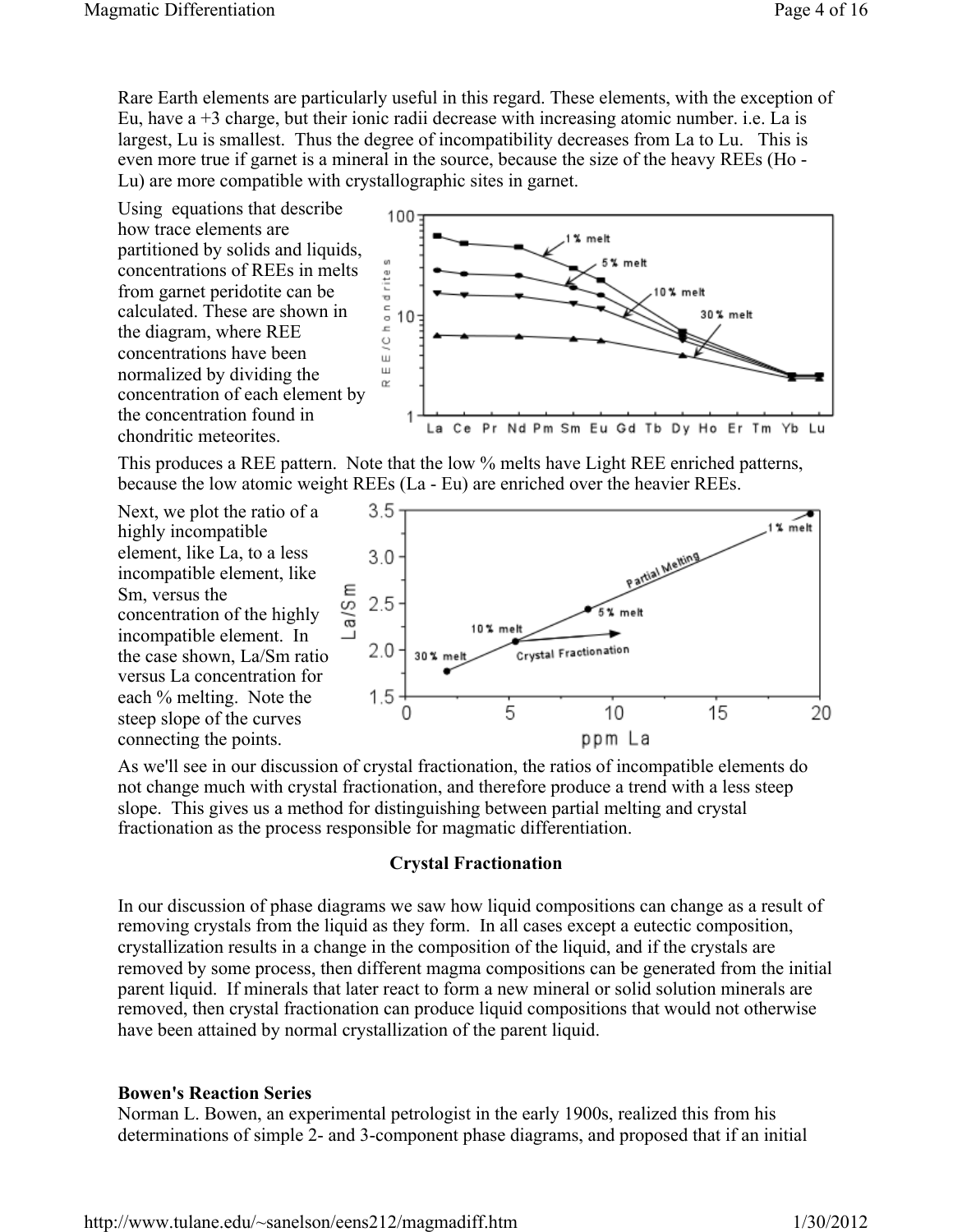basaltic magma had crystals removed before they could react with the liquid, that the common suite of rocks from basalt to rhyolite could be produced. This is summarized as Bowen's Reaction Series.



Bowen suggested that the common minerals that crystallize from magmas could be divided into a continuous reaction series and a discontinuous reaction series.

- The continuous reaction series is composed of the plagioclase feldspar solid solution series. A basaltic magma would initially crystallize a Ca- rich plagioclase and upon cooling continually react with the liquid to produce more Na-rich plagioclase. If the early forming plagioclase were removed, then liquid compositions could eventually evolve to those that would crystallize a Na-rich plagioclase, such as a rhyolite liquid.
- The discontinuous reaction series consists of minerals that upon cooling eventually react with the liquid to produce a new phase. Thus, as we have seen, crystallization of olivine from a basaltic liquid would eventually reach a point where olivine would react with the liquid to produce orthopyroxene. Bowen postulated that with further cooling pyroxene would react with the liquid, which by this time had become more enriched in  $H_2O$ , to produce hornblende. The hornblende would eventually react with the liquid to produce biotite. If the earlier crystallizing phases are removed before the reaction can take place, then increasingly more siliceous liquids would be produced.

This generalized idea is consistent with the temperatures observed in magmas and with the mineral assemblages we find in the various rocks. We would expect that with increasing  $SiO<sub>2</sub>$ oxides like MgO, and CaO should decrease with higher degrees of crystal fractionation because they enter early crystallizing phases, like olivines and pyroxenes. Oxides like  $H_2O$ ,  $K_2O$  and  $Na<sub>2</sub>O$  should increase with increasing crystal fractionation because they do not enter early crystallizing phases. Furthermore, we would expect incompatible trace element concentrations to increase with fractionation, and compatible trace element concentrations to decrease. This is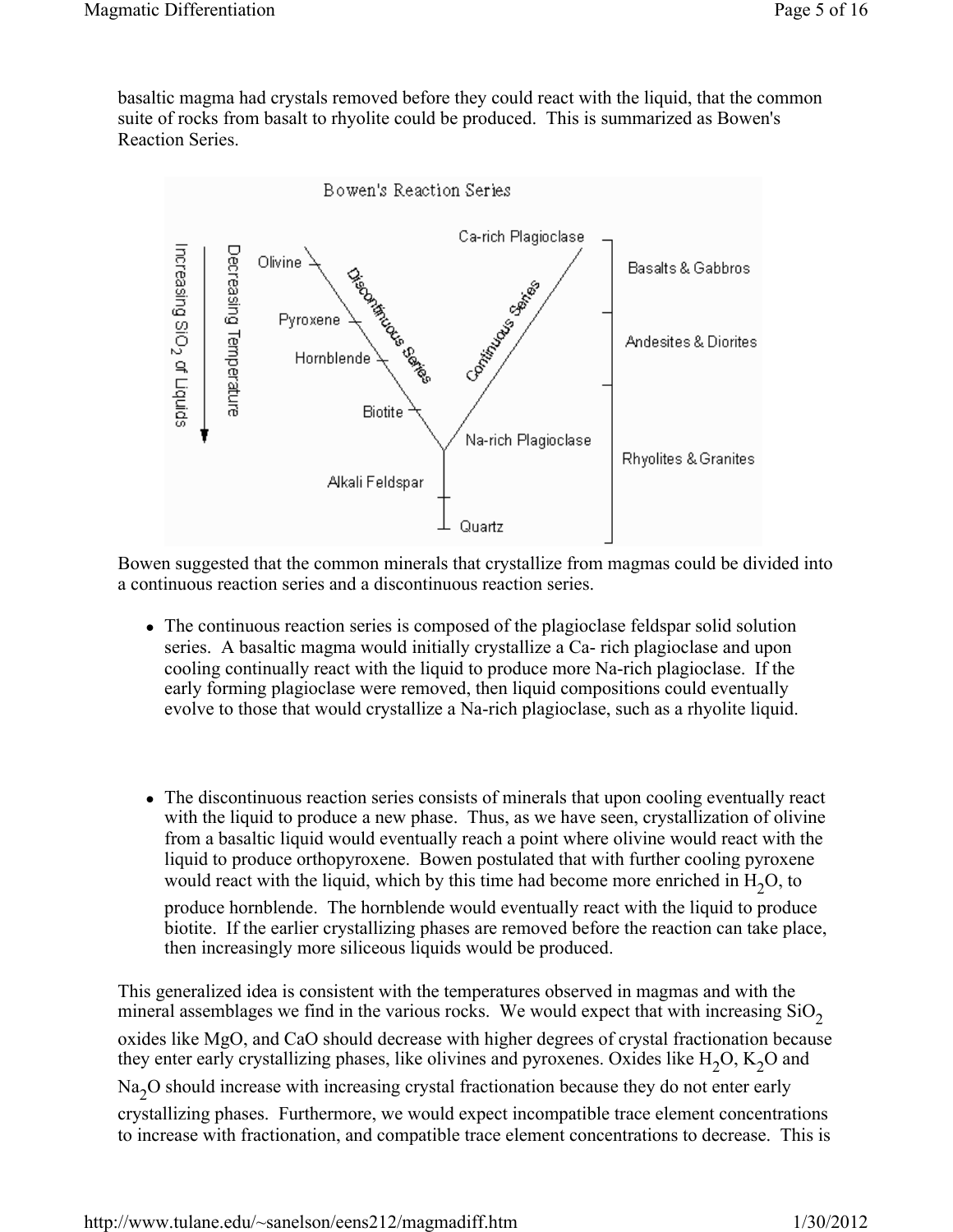generally what is observed in igneous rock suites. Because of this, and the fact that crystal fractionation is easy to envision and somewhat easy to test, crystal fraction is often implicitly assumed to be the dominant process of magmatic differentiation.

# **Graphical Representation of Crystal Fractionation**

The effects on chemical change of magma (rock) compositions that would be expected from crystal fractionation can be seen by examining some simple variation diagrams.

In a simple case imagine that we have two rocks, 26 A and B, with their  $SiO<sub>2</sub>$  and MgO concentrations 24 ■ Olivine 22 as shown in the diagram. Also plotted is the 20 analysis of olivine contained in rock A. Removal 18 g of olivine from Rock A would drive the liquid 16 composition in a straight line away from A. (This  $\overline{\mathcal{F}}$  $14$ is the same idea we used in phase diagrams). If  $12$ rock B were produced from rock A by 10 fractionation of olivine, then the composition of 8 rock B should lie on the same line. 6 35 36 37 38 39 40 41 42 43 44 45 46 47 48 49 50 %SiO<sub>2</sub>

This should also be true of all other variation diagrams plotting other oxides against  $SiO<sub>2</sub>$ . Just like in phase diagrams we can apply the lever rule to determine how much of the olivine had to fractionate from a magma with composition A to produce rock B:

%Olivine Fractionated =  $[y/(x + y)]$ \*100

If olivine fractionation were the process responsible for the change from magma A to magma B, then these proportions would have to be the same on all other variation diagrams as well.

In a more complicated case, we next look at what happens if two phases of different composition were involved in the fractionation. Again the rules we apply are the same rules we used in phase diagrams.

In this case, a mixture of 50% olivine and 50% pyroxene has been removed from magma C to produce magma D. Note that the liquid composition has to change along a line away from<br>the composition of the mixture of solid phases,<br>through the composition of the original liquid the composition of the mixture of solid phases, through the composition of the original liquid (magma C). Again the lever rule would tell us that the percentage of solids fractionated would be:

$$
\% \text{solids fractionaled} = [z/(w+z)]^*100
$$



This works well for small steps in the fractionation sequence. In the real world we find that many minerals expected to crystallize from a magma are solid solutions whose compositions will change as the liquid evolves and temperature drops. We can see how this would affect things with the following example. In this case we look at what happens if an Mg-Fe solid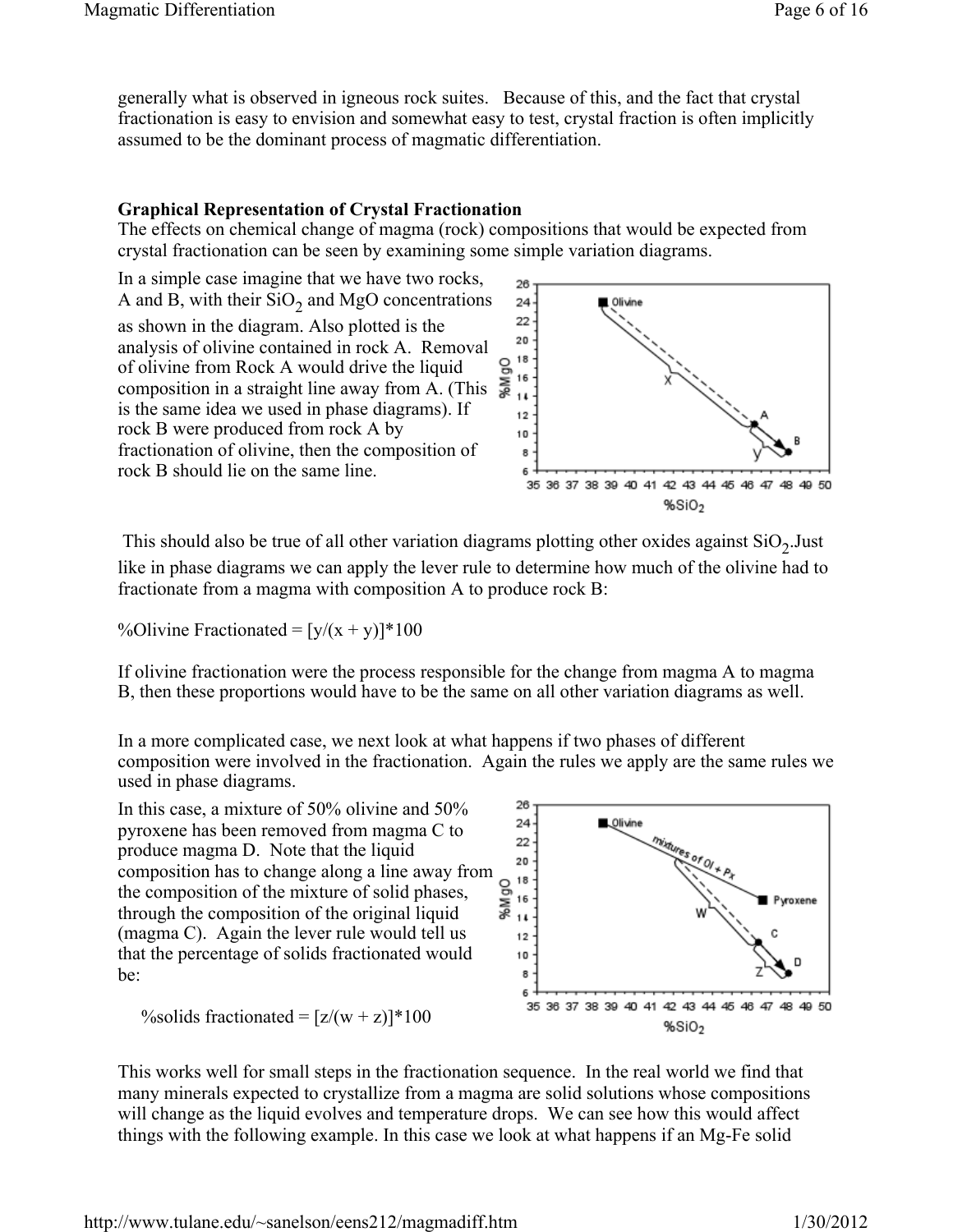solution mineral is removed as temperature falls.

The initial magma has high MgO and low  $SiO<sub>2</sub>$ . The solid crystallizing from this magma also has high MgO and low  $SiO<sub>2</sub>$ . Taking the fractionation in small increments, the second magma produced by removing the solids from the original magma will have higher  $SiO<sub>2</sub>$  and lower MgO.



But, the second liquid will be crystallizing a solid with lower MgO and higher,  $SiO<sub>2</sub>$ , so it will evolve along a different path. The net result will be that the variation will show a curved trend on a variation diagram. Thus, a generalization we can make is that in natural magmas we expect the variation to be along smooth curved trends since most of the minerals that crystallize from magmas are solid solutions. Note that different minerals fractionated will produce different trends, but they will still be smooth and curved.

Another complication arises if there is a change in the combination of minerals that are fractionating.

In the example shown a series of magmas are produced along segment 1 by fractionating a combination of solids with low FeO and low  $SiO<sub>2</sub>$ .

The last magma produced along segment 1 of the variation diagram has different mineral phases in equilibrium. These phases (probably including a mineral with high FeO, like magnetite) have a much higher FeO concentration. Removal of these phases from this magma causes the trend of variation to make a sharp bend, and further fractionation causes liquids to evolve along segment 2.



Thus, sudden changes in the trends on variation diagrams could mean that there has been a change in the mineral assemblage being fractionated.

### **Trace Elements and Crystal Fractionation**

As we might expect, elements that are excluded from crystals during fractionation should have their concentrations increase in the fractionated magmas. This is true for trace elements as well. The concentration of incompatible trace elements should thus increase with increasing crystal fractionation, and the concentration of compatible trace elements should decrease with fractionation. To see how this works with incompatible trace elements, we'll look at the REEs. The diagram shows how the REEs behave as calculated from theoretical equations for trace element distribution.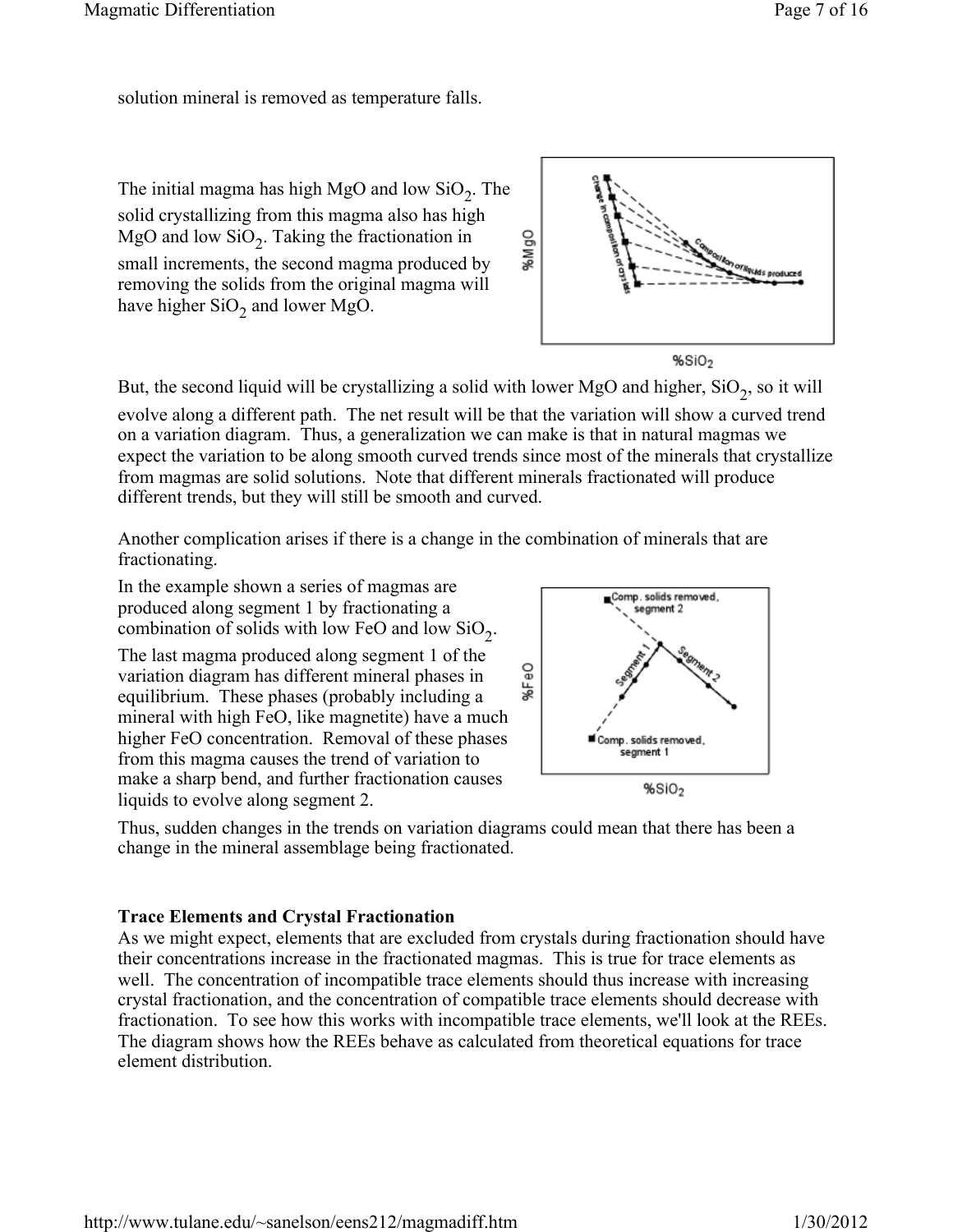

Referring back to our discussion of REEs during partial melting, recall that we said that during crystal fractionation the ratios of incompatible elements show little change, and that we can use this factor to distinguish between crystal fractionation and partial melting.

### **Mechanisms of Crystal Fractionation**

In order for crystal fractionation to operate their must be a natural mechanism that can remove crystals from the magma or at least separate the crystals so that they can no longer react with the liquid. Several mechanisms could operate in nature.

- Crystal Settling/Floating In general, crystals forming from a magma will have different densities than the liquid.
	- $\circ$  If the crystals have a higher density than the liquid, they will tend to sink or settle to the floor of the magma body. The first layer that settles will still be in contact with the magma, but will later become buried by later settling crystals so that they are effectively removed from the liquid.
	- $\circ$  If the crystals have a lower density in the magma, they will tend to float or rise upward through the magma. Again the first layer that accumulates at the top of the magma body will initially be in contact with the liquid, but as more crystals float to the top and accumulate, the earlier formed layers will be effectively removed from contact with the liquid.
- Inward Crystallization Because a magma body is hot and the country rock which surrounds it is expected to be much cooler, heat will move outward away from the magma. Thus, the walls of the magma body will be coolest, and crystallization would be expected to take place first in this cooler portion of the magma near the walls. The magma would then be expected to crystallize from the walls inward. Just like in the example above, the first layer of crystals precipitated will still be in contact with the liquid, but will eventually become buried by later crystals and effectively be removed from contact with the liquid.



• Filter pressing - this mechanism has been proposed as a way to separate a liquid from a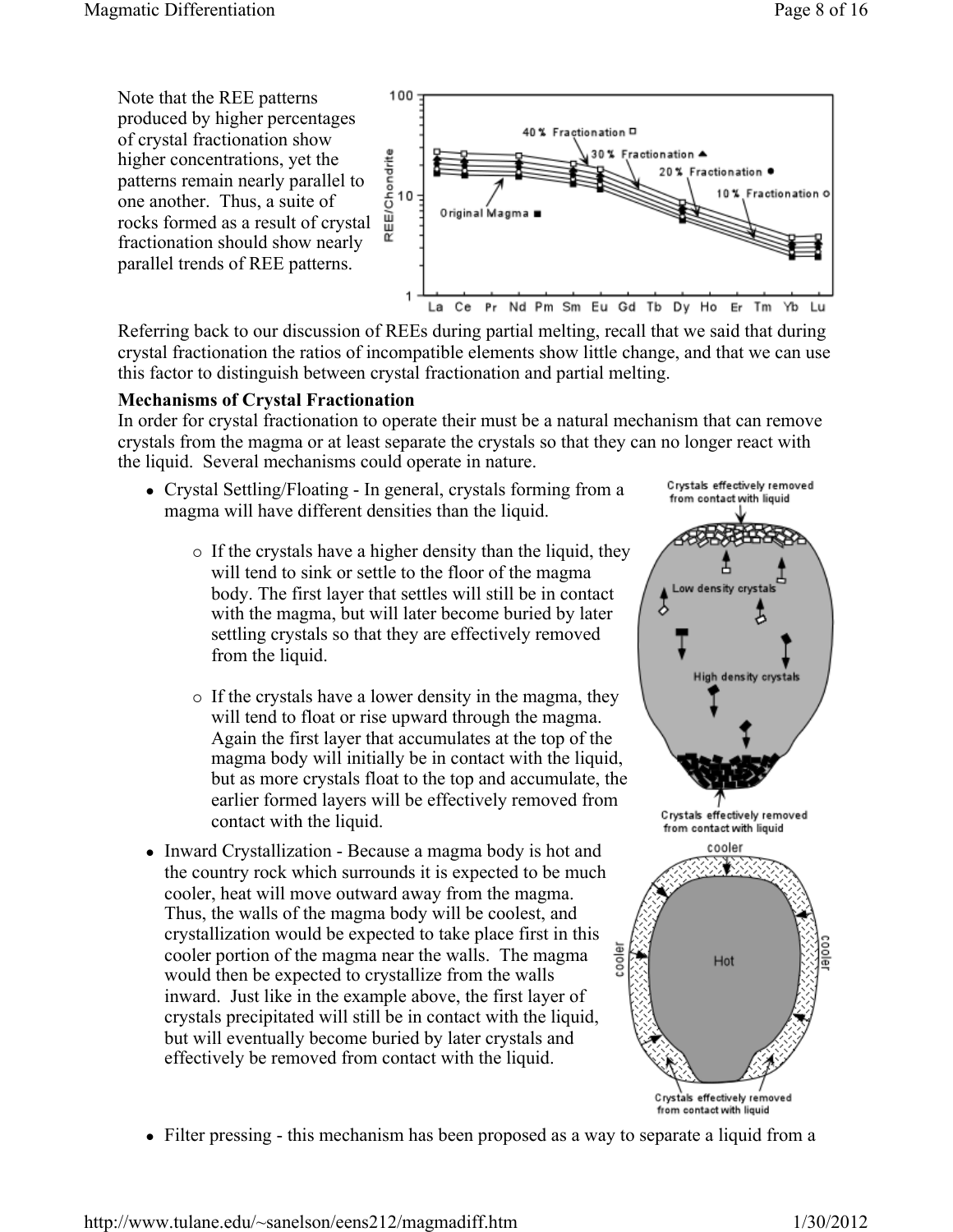crystal-liquid mush. In such a situation where there is a high concentration of crystals the liquid could be forced out of the spaces between crystals by some kind of tectonic squeezing that moves the liquid into a fracture or other free space, leaving the crystals behind. It would be kind of like squeezing the water out of a sponge. This mechanism is difficult to envision taking place in nature because (1) unlike a sponge the matrix of crystals is brittle and will not deform easily to squeeze the liquid out, and (2) the fractures required for the liquid to move into are generally formed by extensional forces and the mechanism to get the liquid into the fractures involves compressional forces. Filter pressing is a common method used to separate crystals from liquid in industrial processes, but has not been shown to have occurred in nature.

## **Magma Mixing**

If two or more magmas with different chemical compositions come in contact with one another beneath the surface of the Earth, then it is possible that they could mix with each other to produce compositions intermediate between the end members. If the compositions of the magmas are greatly different (i.e. basalt and rhyolite), there are several factors that would tend to inhibit mixing.

- Temperature contrast basaltic and rhyolitic magmas have very different temperatures. If they come in contact with one another the basaltic magma would tend to cool or even crystallize and the rhyolitic magma would tend to heat up and begin to dissolve any crystals that it had precipitated.
- Density Contrast- basaltic magmas have densities on the order of 2600 to 2700 kg/m<sup>3</sup>, whereas rhyolitic magmas have densities of 2300 to 2500 kg/m<sup>3</sup>. This contrast in density would mean that the lighter rhyolitic magmas would tend to float on the heavier basaltic magma and inhibit mixing.
- Viscosity Contrast- basaltic magmas and rhyolitic magmas would have very different viscosities. Thus, some kind of vigorous stirring would be necessary to get the magmas to mix.

Despite these inhibiting factors, there is evidence in rocks that magmas do sometimes mix. The smaller the difference in chemical composition between two magmas, the smaller will be the contrasts in temperature, density, and viscosity.

If magmas of contrasting composition come in contact and begin to mix some kind of stirring mechanism would first be necessary. Such stirring could be provided by convection, with the hotter magma rising through the cooler magma.

### **Evidence for Mixing**

• **Mingling of magmas**. If, in the initially stages of such mixing, the magma were erupted, then we might expect to find rocks that show a "marble cake" appearance, with dark colored mafic rock intermingled with lighter colored rhyolitic rock. This, however, is mingling of magmas. Note that differences in color are not always due to differences in composition, so even in rocks that show this banding, mingling of magmas may not have occurred.

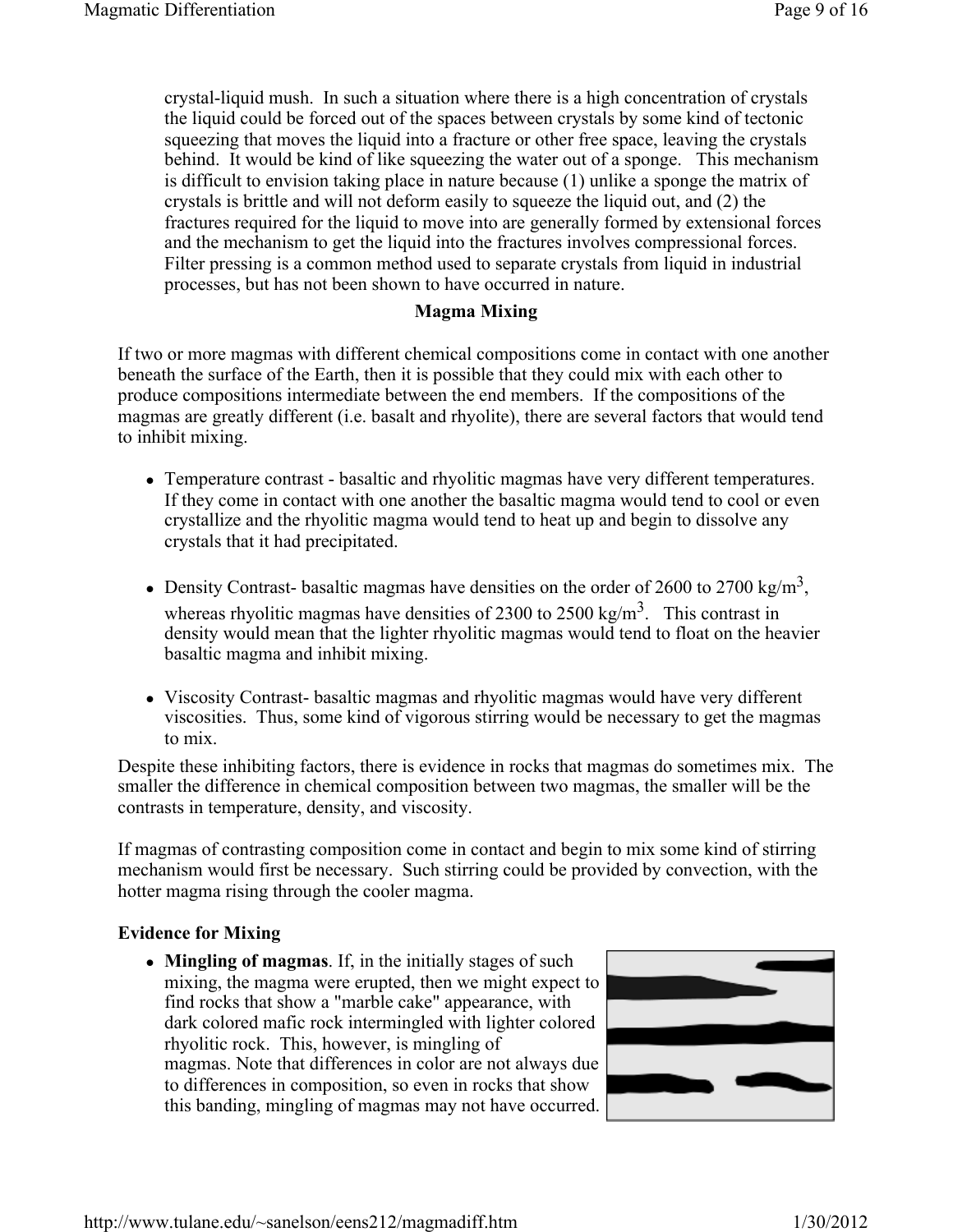- Disequilibrium Mineral Assemblages. If convective stirring progresses beyond the point of mingling, some evidence might still be preserved if the crystals present in one of the magmas does not completely dissolve or react. This might leave disequilibrium mineral assemblages. For example, if a basaltic magma containing Mg-rich olivine mixed with a rhyolite magma containing quartz, and the magma was erupted before the quartz or olivine could be redissolved or made over into another mineral, then we would produce a rock containing mineral that are out of equilibrium.
- **Reverse Zoning in Minerals**. When a mineral is placed in an environment different than the one in which it originally formed, it will tend to react to retain equilibrium. Instead of dissolving completely or remaking their entire composition, solid solution minerals may just start precipitating a new composition that is stable in the new chemical environment or at the new temperature. This can result in zoned crystals that show reversals of the zoning trends. For Example:

Mg-Fe solid solution minerals normally zone from Mg-rich cores to Fe-rich rims. If a Fe-rich olivine or pyroxene is mixed into a Mg-rich magma that is precipitating Mg-rich olivine or pyroxene, it may precipitate the more Mg-rich composition on the rims of the added crystals. Analyses of such crystals would reveal a reversal in zoning. Similarly, if a Na-rich plagioclase originally crystallizing from a rhyolitic magma were mixed into a basaltic magma precipitating a Ca-rich plagioclase, a Carich rim may be added to the Na-rich plagioclase.



• Glass Inclusions. Crystal growth from liquids is sometimes not perfect. Sometimes the crystal grows incompletely trapping liquid inside. If that liquid is quenched on the surface and a thin section is cut through the crystal this trapped liquid will be revealed as glass inclusions in the crystal.

Since the glass inclusions should represent the composition of the magma that precipitated the crystal, chemical analysis of glass inclusions give us the composition of the liquid in which the crystal formed. The groundmass may also contain glass representing the composition of the liquid in which the crystal resided at eruption. If the composition of glass inclusions is different from glass in the groundmass, and if the groundmass composition is not what is expected from normal crystallization of the minerals present, this provides evidence of magma mixing.

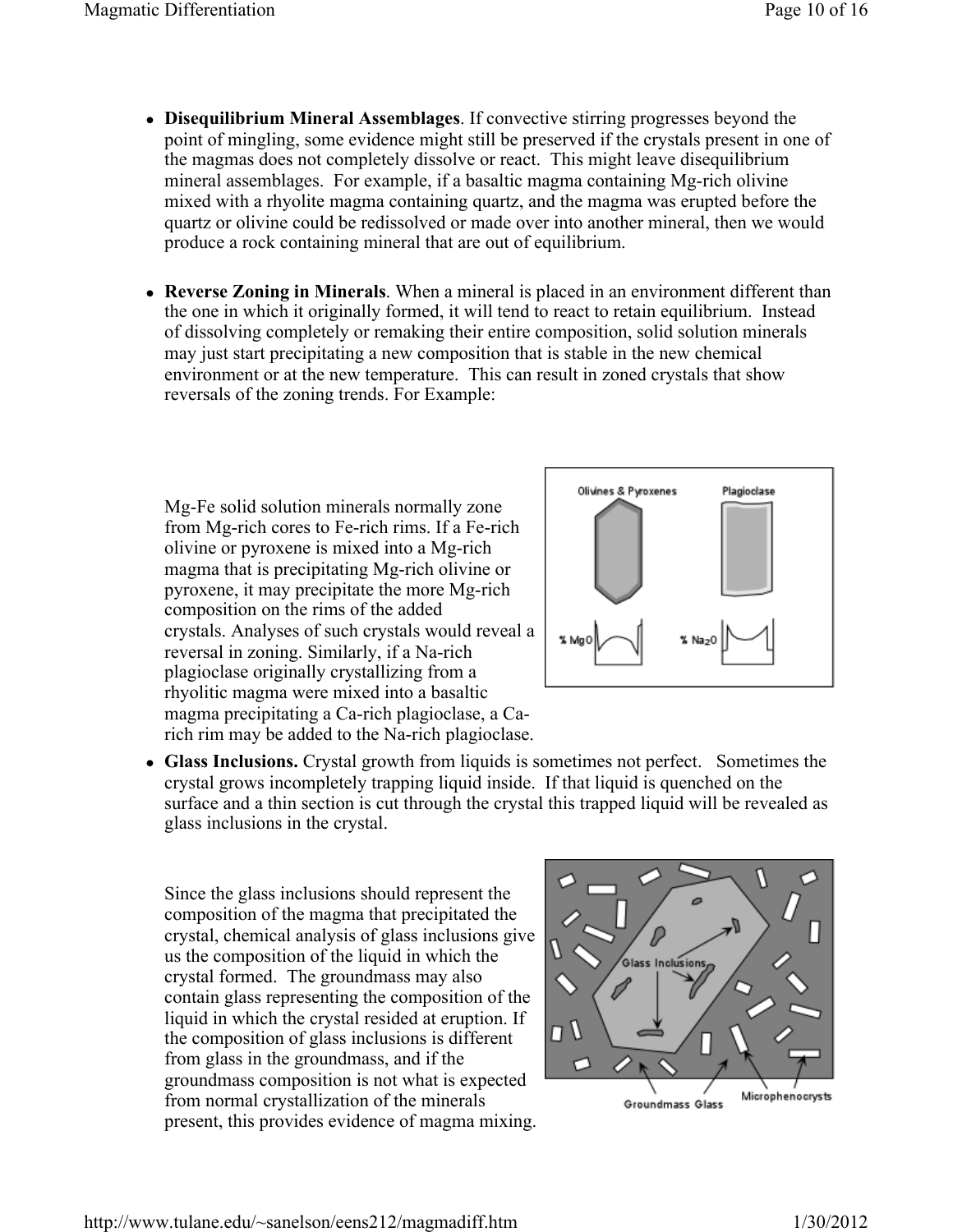• Chemical Evidence. If the mixing process proceeds to the point where other evidence is erased, evidence for mixing will still be preserved in the composition of the mixed magmas. On oxide-oxide variation diagrams mixtures will lie along a straight line. Thus if diagrams show a group of rocks that lie along the same straight line, and the proportional distances are the same on all diagrams, one could hypothesize that the chemical variation resulted from magma mixing.



### **Crustal Assimilation/Contamination**

Because the composition of the crust is generally different from the composition of magmas which must pass through the crust to reach the surface, their is always the possibility that reactions between the crust and the magma could take place. If crustal rocks are picked up, incorporated into the magma, and dissolved to become part of the magma, we say that the crustal rocks have been assimilated by the magma. If the magma absorbs part of the rock through which it passes we say that the magma has become contaminated by the crust. Either of these process would produce a change in the chemical composition of the magma unless the material being added has the same chemical composition as the magma.

In a sense, bulk assimilation would produce some of the same effects as mixing, but it is more complicated than mixing because of the heat balance involved. In order to assimilate the country rock enough heat must be provided to first raise the country rock to its solidus temperature where it will begin to melt and then further heat must be added to change from the solid state to the liquid state. The only source of this heat, of course, is the magma itself.



Once the temperature has risen to  $T_m$ , further heat must be added to melt the rock. This heat is known as the heat of melting,  $\Delta H_m$ , also sometimes called the latent heat of fusion.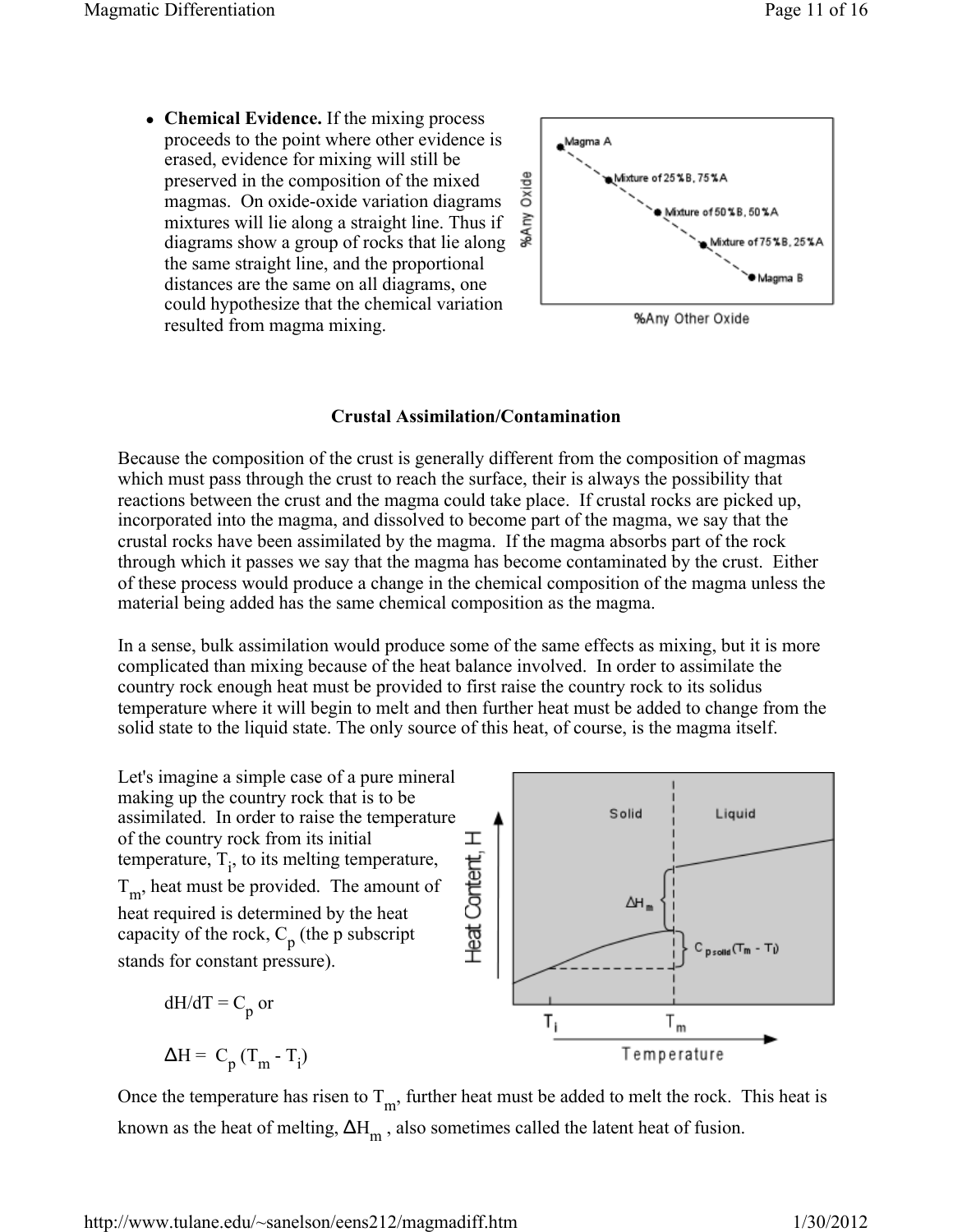As stated above the heat required for this process must be supplied by the magma. In our example we'll take a simple case where the magma has a eutectic composition and therefore melts at a single temperature. This time we'll assume that the magma is at a temperature,  $T_L$ , somewhat above its melting Temperature,  $T_m$ .

In order to provide the heat for assimilation it would first have to cool. The amount of heat it would give up would then be:

$$
\Delta H = C_{pliquid} (T_m - T_i)
$$

Once it reached  $T_m$  the only other source of heat must be provided by crystallization to release the latent heat of crystallization,  $\Delta H_c$ .

 Note that in the case shown here, the total heat released by the magma in cooling to  $T_m$ and crystallizing is still not enough to melt the country rock.



Furthermore, in this process the magma has completely crystallized, so assimilation cannot take place. There are two ways to overcome this problem: (1) If the initial temperature of the magma were much higher, then it could provide the heat by simply cooling to its melting temperature. This is unrealistic, however, because magmas are probably relatively close to or below their liquidus temperature after having passed through cooler country rocks. (2) If the country rock had an initial temperature closer to its melting temperature, less heat would have to be provided by the magma. This could happen if there were successive batches of magma passing through and releasing heat into the country rock.

Nevertheless, this heat budget analysis illustrates the difficulty involved in bulk assimilation of country rock by magmas, and makes the process less attractive as a process to explain the chemical diversity of a suite of rocks. Note also that the heat budget will still likely involve crystallizing some of the magma, so if assimilation takes place it will likely involve a combined process of crystal fractionation and assimilation.

In a more realistic natural situation things will be slightly different because both the country rock and the magma will Heat Content, H melt/crystallize over a range of temperatures, rather than at a single temperature. Even still, the amount of heat required to melt the rock must be provided over a relatively narrow range of temperature. But, partial assimilation of the country rock would be possible because the country rock would only have to be partially melted to produce a liquid that could mix with the magma. In this case we would say that the magma has been contaminated by the country rock.

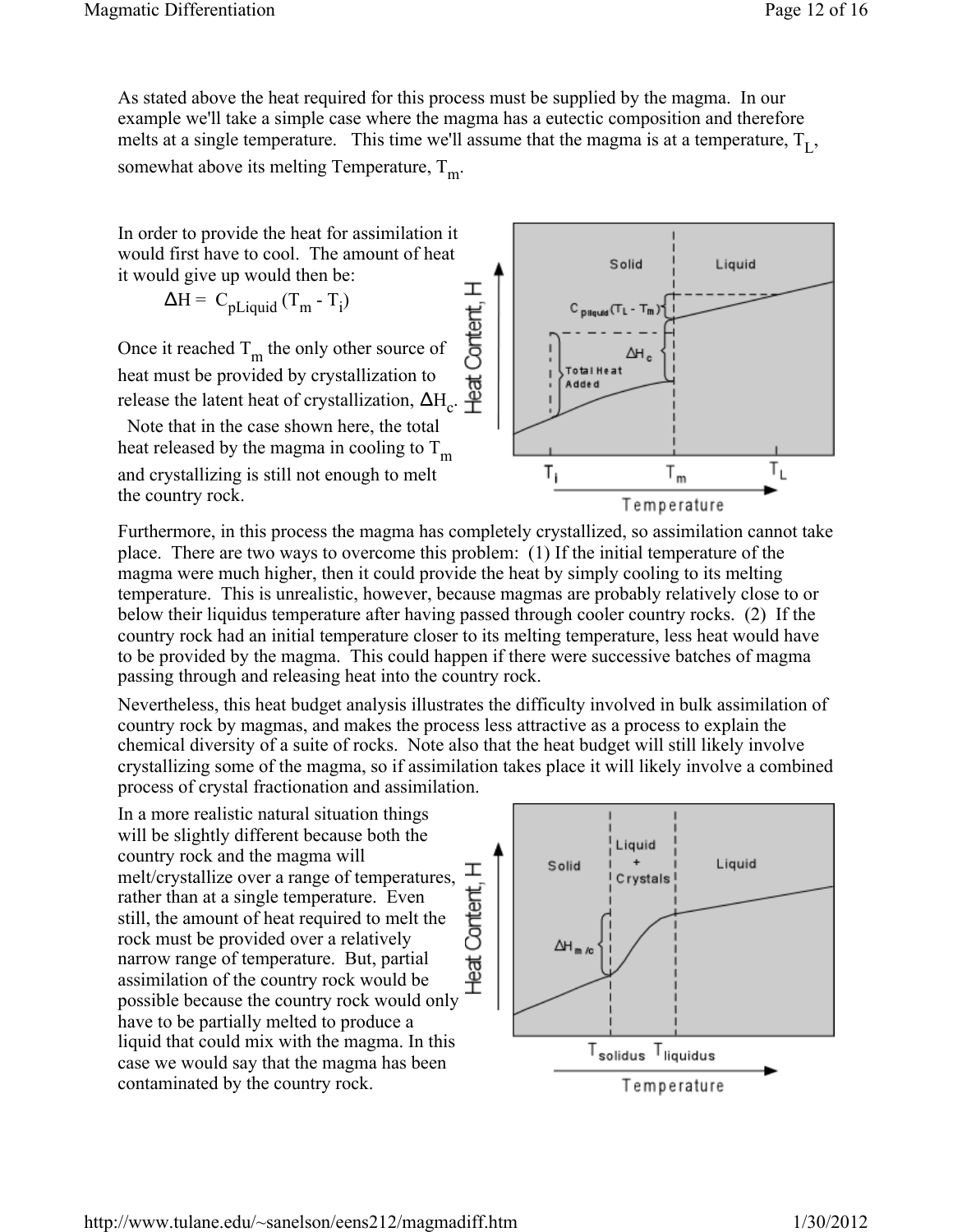## **Evidence for Assimilation/Contamination**

As magma passes upward through the crust pieces of the country rock through which it passes may be broken off and assimilated by the magma. Just as in magma mixing, various stages of this process may be preserved in the magma and rock that results. Xenoliths (meaning foreign rock) are pieces of rock sometimes found as inclusions in other rocks. The presence of xenoliths does not always indicate that assimilation has taken place, but if the xenoliths show evidence of having been disaggregated with their minerals distributed thought the rest of the rock it is likely that some contamination of the magma has taken place. This may result in disequilibrium mineral assemblages and reversely zoned minerals, just as in the case of magma mixing. And, if the assimilation goes to completion, with all of the xenoliths being dissolved in the magma, the only evidence left may be chemical, and again similar to the straight line mixing patterns produced by mixing.

Perhaps the best evidence of assimilation/contamination comes from studies of radiogenic isotopes. Here we give an example using the systematics of the Rb - Sr system.

- $\cdot$  <sup>87</sup>Rb is a radioactive isotope that decays to <sup>87</sup>Sr with a half life of 47 billion years.
- Because Rb is an incompatible element, it has been extracted from the mantle by magmas and added to the crust. Thus the concentration of Rb in the crust (avg. about 100 ppm) is much higher than it is in the mantle (avg. about 4 ppm).
- $\cdot$   $86$ Sr is a stable, non radiogenic isotope whose concentration does not change with time.
- Because  ${}^{87}$ Rb decays to produce  ${}^{87}$ Sr and because there is more Rb in the crust than in the mantle, the  $87\text{Sr}$   $86\text{Sr}$  of the crust has, over time, changed to much higher values than the  ${}^{87}Sr/{}^{86}Sr$  ratio in the mantle
- The  ${}^{87}Sr/{}^{86}Sr$  ratio of the mantle is generally in the range between 0.702 0.705. Thus, rocks derived from melting of the mantle should have  $\frac{87}{5}$ Sr/ $\frac{86}{5}$ Sr ratios in this range.
- $87\text{Sr}/86\text{Sr}$  ratios of crustal rocks will depend on their age and concentration of Rb. Older crustal rocks will have high values of  ${}^{87}Sr/{}^{86}Sr$  in the range 0.705 - 0.720, younger crustal rocks having been recently derived from the mantle will  $87\text{Sr}/86\text{Sr}$  ratios more similar to the mantle.
- If mantle derived magmas assimilate or are contaminated by older crustal rocks, then we would expect to find ratios of  ${}^{87}Sr/{}^{86}Sr$  in these contaminated rocks that are higher than those found in the mantle and extend up to values found in older crustal rocks.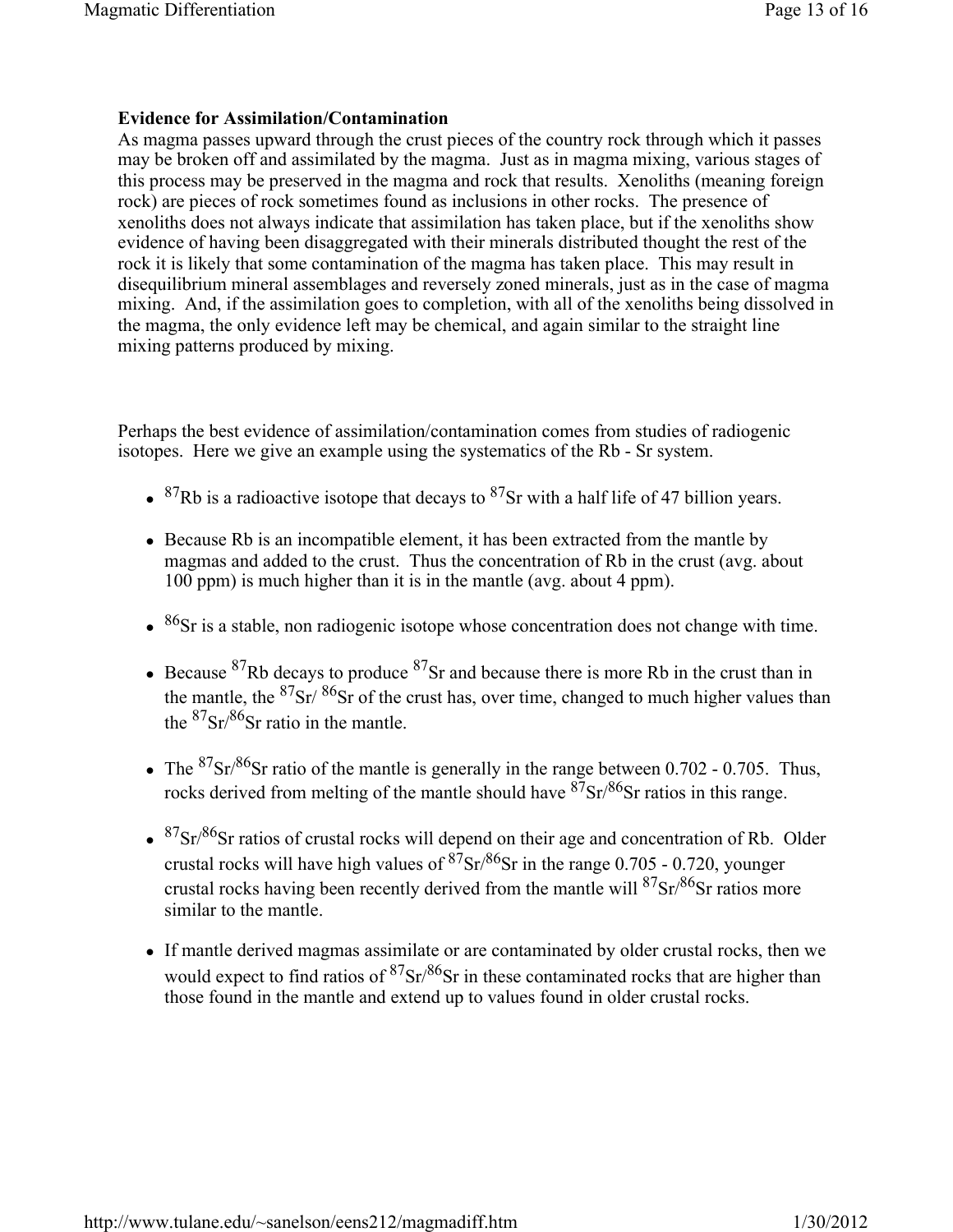• For a suite of rocks affected by contamination,  ${}^{87}Sr/{}^{86}Sr$  ratio plotted against Sr concentration would plot along a hyperbolic mixing curve. Note that magma mixing could produce similar trends if the two end member have different concentrations of Sr and  $87$ Sr/ $86$ Sr ratios. Crystal fractionation, on the other hand does not change radiogenic isotopic ratios.



### **Liquid Immiscibility**

Liquid immiscibility is where liquids do not mix with each other. We are all familiar with this phenomenon in the case of oil and water/vinegar in salad dressing. We have also discussed immiscibility in solids, for example in the alkali feldspar system. Just like in the alkali feldspar system, immiscibility is temperature dependent.

For example, in a two component system if there is a field of immiscibility it would appear as in the diagram shown here. Cooling of a liquid with a composition of 25%B & 75%A would eventually result in the liquid separating into two different compositions. With further cooling one liquid would become more enriched in A and the other more enriched in B. Eventually both liquids would reach a temperature where crystals of A would start to form. Note that both liquids would be in equilibrium with crystals of A at the same temperature. Further cooling would result in the disappearance of the A-rich liquid.



This points out two important properties of immiscible liquids.

- 1. If immiscible liquids are in equilibrium with solids, both liquids must be in equilibrium with the same solid compositions.
- 2. Extreme compositions of the two the liquids will exist at the same temperature.

Liquid immiscibility was once thought to be a mechanism to explain all magmatic differentiation. If so, requirement 2, above, would require that siliceous liquids and mafic liquids should form at the same temperature. Since basaltic magmas are generally much hotter than rhyolitic magmas, liquid immiscibility is not looked upon favorably as an explanation for wide diversity of magmatic compositions. Still, liquid immiscibility is observed in experiments conducted on simple rock systems.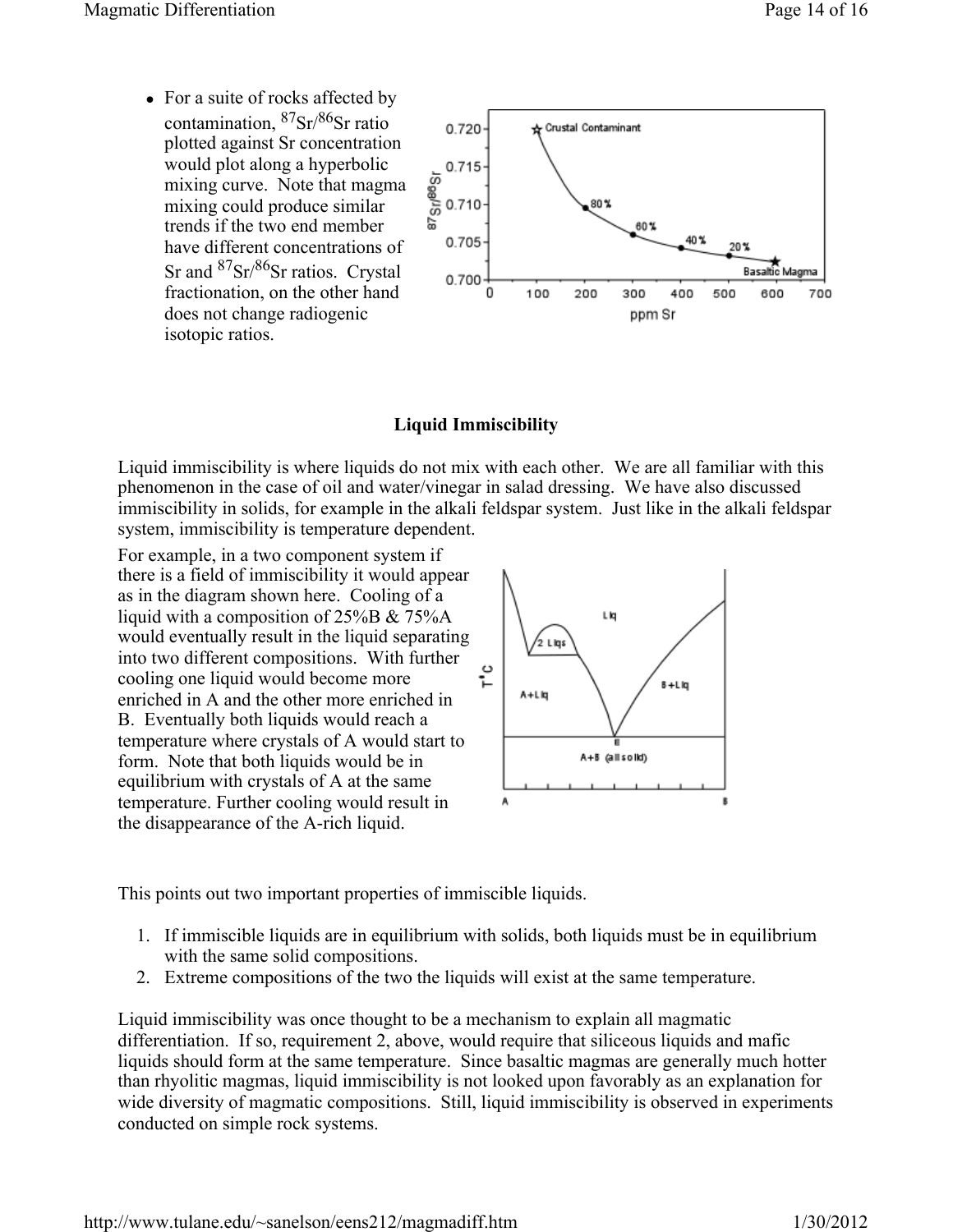For example, in the system Fo-An-Qz a field of immiscible liquids is observed for compositions rich in  $SiO<sub>2</sub>$ . But these compositions are outside of the range of compositions that occur in nature. This is true of almost all simple systems wherein liquid immiscibility has been observed. There are however, three exceptions where liquid immiscibility may play a role.

1. Sulfide liquids may separate from mafic silicate magmas.



- 2. Highly alkaline magmas rich in  $CO<sub>2</sub>$  may separate into two liquids, one rich in carbonate, and the other rich in silica and alkalies. This process may be responsible for forming the rare carbonatite magmas
- 3. Very Fe-rich basaltic magmas may form two separate liquids one felsic and rich in  $SiO<sub>2</sub>$ , and the other mafic and rich in FeO.

### **Combined Processes**

As pointed out previously, if any of these process are possible, then a combination of the process could act to produce chemical change in magmas. Thus, although crystal fractionation seems to be the dominant process affecting magmatic differentiation, it may not be the only processes. As we have seen, assimilation is likely to accompanied by crystallization of magmas in order to provide the heat necessary for assimilation. If this occurs then a combination of crystal fraction and assimilation could occur. Similarly, magmas could mix and crystallize at the same time resulting in a combination of magma mixing and crystal fractionation. In nature, things could be quite complicated.

### **Examples of questions on this material that could be asked on an exam**

- 1. Define the following: (a) magmatic differentiation, (b) fractional melting, (c) fractional crystallization, (d) latent heat of fusion, (e) Bowen's Reaction Series.
- 2. Name 5 processes that might cause the chemical composition of a magma to change.
- 3. Discuss the mechanisms by which crystal fractionation could occur in nature.
- 4. What kind of evidence would one look for to determine if any of the following processes